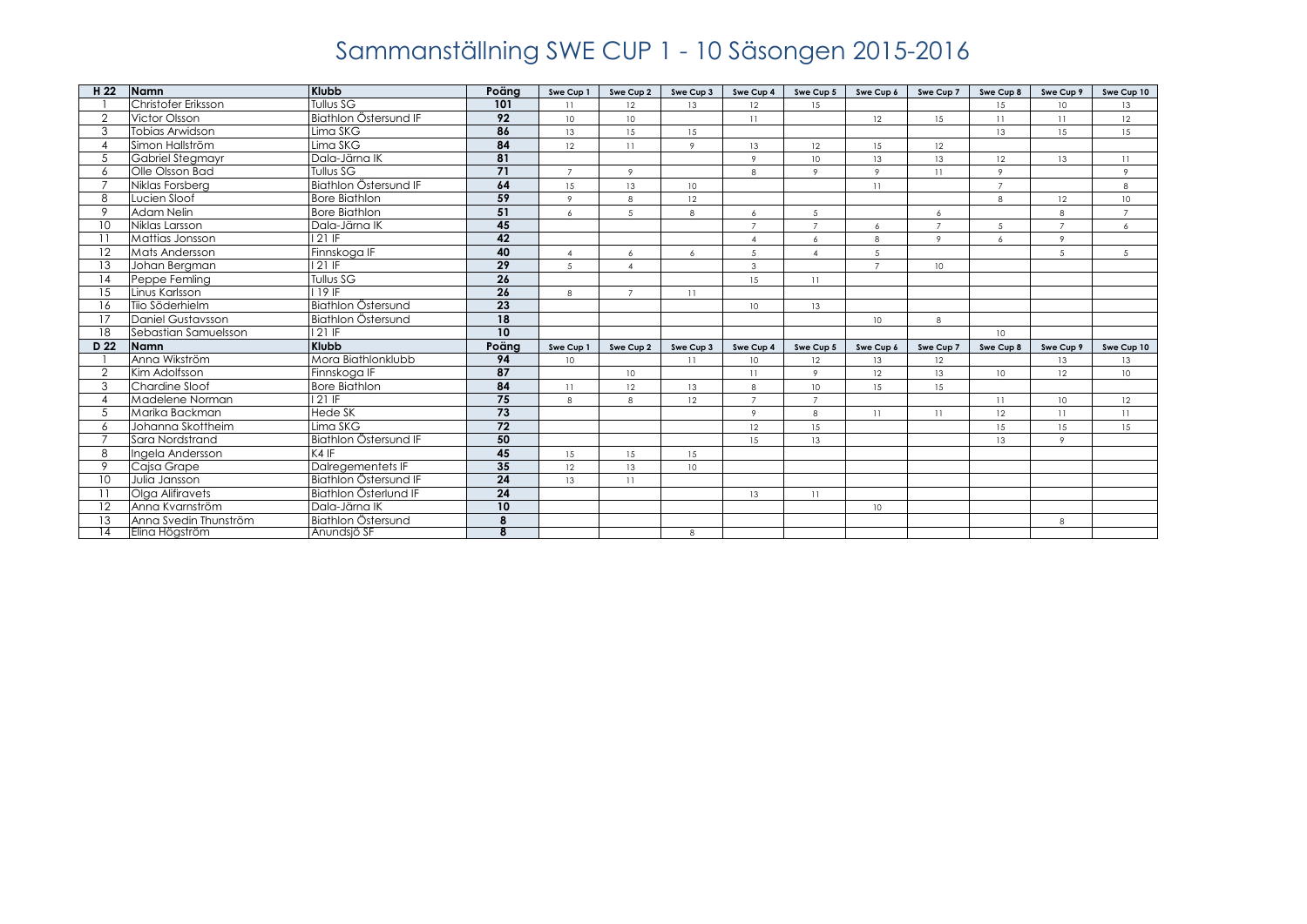| H 20-21 Namn |                        | Klubb                    | Poäng           | Swe Cup 1        | Swe Cup 2       | Swe Cup 3       | Swe Cup 4       | Swe Cup 5        | Swe Cup 6      | Swe Cup 7 | Swe Cup 8        | Swe Cup 9        | Swe Cup 10       |
|--------------|------------------------|--------------------------|-----------------|------------------|-----------------|-----------------|-----------------|------------------|----------------|-----------|------------------|------------------|------------------|
|              | Oliver Gabrielsson     | Biathlon Östersund IF    | 102             | 12               | 13              |                 | 15              | 13               | 15             | 12        | 11               |                  | 11               |
| $\Omega$     | Oskar Brandt           | $12$ IF                  | 98              | 10 <sup>10</sup> | 11              | 13              |                 |                  | 10             | 13        | 15               | 11               | 15               |
| 3            | Markus Stenberg        | Svegs IK                 | 93              | 13               | 12              | $\overline{ }$  |                 |                  | $\circ$        | 11        | 13               | 15               | 13               |
|              | Sebastian Olsson       | <b>Bore Biathlon</b>     | 89              |                  |                 | 8               | 12              | 12               | 11             | $\circ$   | 12               | 13               | 12               |
|              | Martin Ponsiluoma      | Tullus SG                | 73              | 15               | 15              | 15              |                 |                  | 13             | 15        |                  |                  |                  |
| 6            | Albert Askengren       | 19IF                     | 69              | 6                | $\circ$         | 10 <sup>°</sup> | 11              | 11               | 12             | 10        |                  |                  |                  |
|              | Jonatan Forsman        | 12 F                     | 68              | $\circ$          | 10 <sup>°</sup> | 11              | 13              | 15               |                |           |                  |                  | 10 <sup>10</sup> |
|              | Johannes Hortlund      | $119$ IF                 | 62              | 11               | 8               | 12              |                 |                  |                |           | 10               | 12               | $\overline{9}$   |
| $\circ$      | Jonas Persson          | Svegs IK                 | 62              |                  |                 |                 | $\circ$         | $\circ$          | $\overline{7}$ | 8         | 8                | 8                | $\overline{7}$   |
| 10           | Oliver Hallberg        | Ornäs IK                 | 42              |                  |                 |                 |                 |                  | 8              |           | $\circ$          | 10               | 8                |
|              | Filip Melander         | Sundsvall Biathlon       | 34              | 5                | 5               |                 | 10 <sup>°</sup> | 10 <sup>°</sup>  |                |           |                  |                  |                  |
| 12           | <b>Arvid Rattfeldt</b> | <b>Bore Biathlon</b>     | 19              | $\overline{z}$   |                 | 5               |                 |                  |                |           |                  |                  |                  |
| 13           | Dennis Lindberget      | Älvdalens SKG Skidskytte | 12              |                  |                 |                 |                 |                  | 6              |           |                  |                  |                  |
| D 20-21      | <b>Namn</b>            | Klubb                    | Poäng           | Swe Cup 1        | Swe Cup 2       | Swe Cup 3       | Swe Cup 4       | Swe Cup 5        | Swe Cup 6      | Swe Cup 7 | Swe Cup 8        | Swe Cup 9        | Swe Cup 10       |
|              | Felicia Lindavist      | Biathlon Östersund       | 105             | 12               | 13              | 13              |                 |                  | 12             | 15        | 12               | 15               | 13               |
|              | Linn Larsson           | <b>Hede SK</b>           | 103             |                  |                 | 12              | 15              | 15               | 13             | 12        | 15               | 11               | 10               |
| 3            | Frida Gustavsson       | Tullus SG                | 103             | 13               | 12              |                 |                 | 12               | 15             | 13        | 13               | 10 <sup>10</sup> | 15               |
|              | Emma Lindberg          | Älvdalens SKG Skidskytte | 94              |                  | 11              | 11              | 13              | 13               |                | 11        | 10 <sup>10</sup> | 13               | 12               |
|              | Frida Hagström         | Anundsjö SF              | 87              | 11               | 10              |                 | 12              | 11               | 11             | 10        | 11               |                  | $\overline{11}$  |
|              | Annaclara Forss        | Tullus SG                | 72              | $\circ$          | 8               |                 | 11              | 10 <sup>10</sup> | $\circ$        | 8         | 8                |                  | $\circ$          |
|              | Hanna Karlström        | Svegs IK                 | 46              |                  |                 |                 | $\circ$         | $\circ$          | 8              |           | $\overline{7}$   | 6                | $\overline{7}$   |
| 8            | Hanna Öberg            | Piteå Skidskytteklubb    | 45              | 15               | 15              | 15              |                 |                  |                |           |                  |                  |                  |
| $\Omega$     | Henny Wiippa           | 19 F                     | 39              | 8                |                 | 8               |                 |                  |                |           | 5                | 5                | 6                |
| 10           | Moa Martinsson         | 121 IF                   | 30              |                  |                 |                 |                 |                  | $\overline{7}$ | $\circ$   | 6                | 8                |                  |
|              | Regina Oja             | 121 IF                   | $\overline{29}$ |                  |                 |                 |                 |                  |                |           | $\circ$          | 12               | 8                |
| 12           | Sara Östling           | Svegs IK                 | 18              | 6                | 6               | 6               |                 |                  |                |           |                  |                  |                  |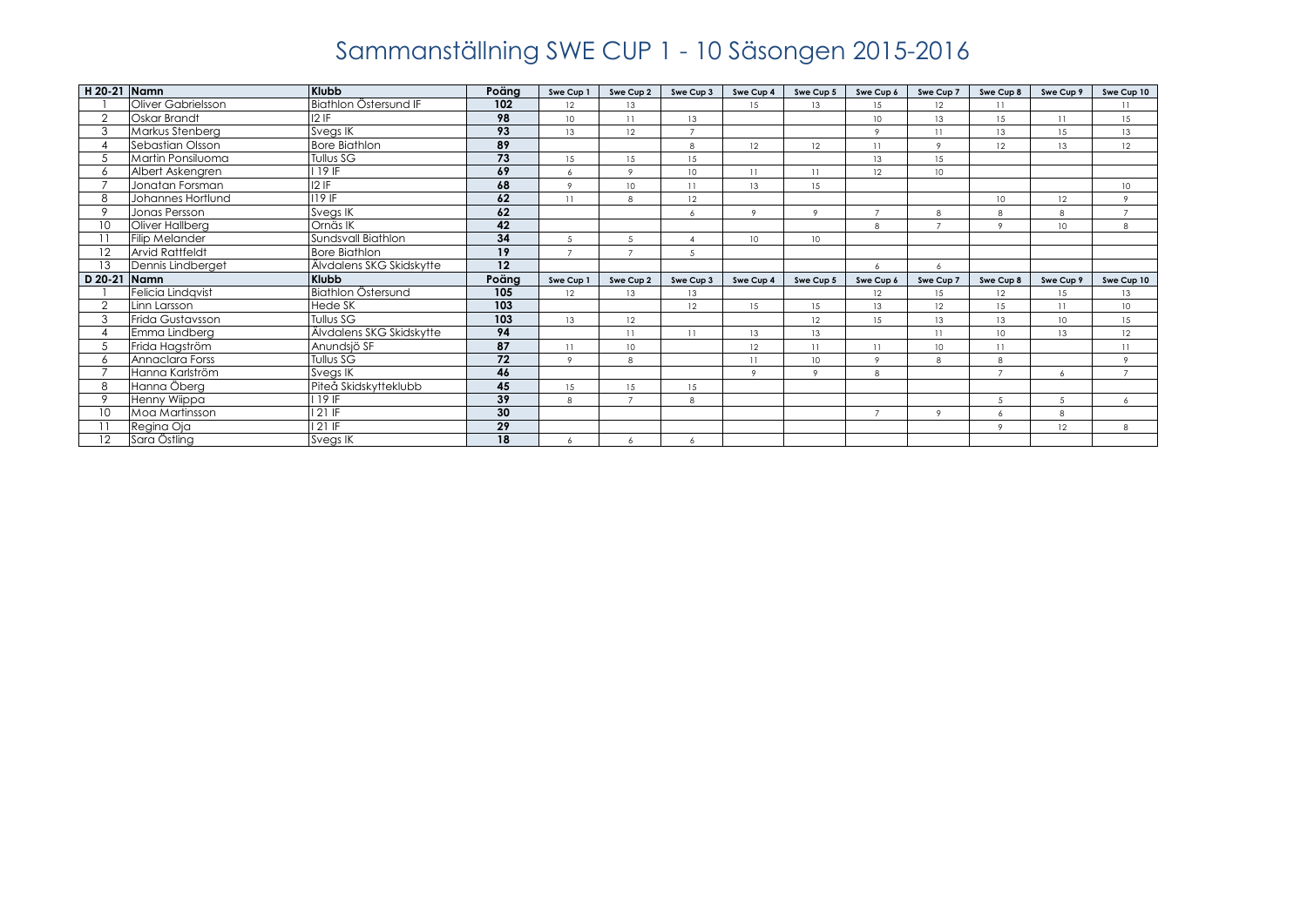| H 18-19 Namn    |                       | <b>Klubb</b>                 | Poäng            | Swe Cup 1       | Swe Cup 2        | Swe Cup 3   | Swe Cup 4              | Swe Cup 5       | Swe Cup 6      | Swe Cup 7        | Swe Cup 8      | Swe Cup 9        | Swe Cup 10     |
|-----------------|-----------------------|------------------------------|------------------|-----------------|------------------|-------------|------------------------|-----------------|----------------|------------------|----------------|------------------|----------------|
|                 | Emil Nykvist          | <b>Bore Biathlon</b>         | 110              | 15              | 15               | 13          |                        |                 | 11             | 11               | 15             | 15               | 15             |
| $\overline{2}$  | Arvid Aronsson        | Sundsvall Biathlon           | 94               | 11              | 13               | 15          | 13                     | 15              | 15             | 12               |                |                  |                |
| 3               | Johan Stridsman       | 119 IF                       | $\overline{92}$  | 9               | 10 <sup>10</sup> |             | 8                      | 11              | 13             | 15               |                | 13               | 13             |
| $\overline{4}$  | Nicklas Olausson      | <b>Tullus SG</b>             | $\overline{92}$  | 10 <sup>1</sup> | 12               |             |                        | 12              | 12             | 13               | 11             | 11               | 11             |
| $\overline{5}$  | Andreas Hamrin        | Sundsvall Biathlon           | 75               | 12              | $\circ$          | $7^{\circ}$ |                        |                 | $7^{\circ}$    | 6                | 12             | 12               | 10             |
| 6               | Simon Johnsson        | Tullus SG                    | 75               | 8               |                  |             | 12                     | 9               | $\circ$        | $\overline{9}$   | 10             | 9                | $\mathcal{P}$  |
| $\overline{7}$  | Simon Salomonsson     | Tullus SG                    | 72               | 6               | 8                | 11          | 11                     | 10 <sup>°</sup> |                |                  | $\overline{7}$ | $\overline{7}$   | 12             |
| 8               | Lucas Schön           | <b>Bore Biathlon</b>         | 67               | $\overline{7}$  | $\overline{7}$   | 12          |                        | $\overline{7}$  |                | $\overline{7}$   | $\mathbf{Q}$   | 10 <sup>10</sup> | 8              |
| 9               | <b>Felix Hill</b>     | Svegs IK                     | 61               | 5               | $\overline{5}$   | 8           | $\overline{9}$         | 8               | 10             | 10               | 6              |                  |                |
| 10 <sup>°</sup> | Emil Rudh             | Tullus SG                    | 43               |                 |                  |             |                        |                 | 8              | 8                | 13             | 8                | 6              |
| 11              | Henning Sjökvist      | Ornäs IK                     | 33               | 13              | 11               | 9           |                        |                 |                |                  |                |                  |                |
| 12              | Oskar Olsson          | Tullus SG                    | 31               |                 |                  |             |                        |                 | 5              | 5                | 8              | 6                | $\overline{7}$ |
| 13              | Emil Simonsson        | Lima SKG                     | 28               |                 |                  |             | 15                     | 13              |                |                  |                |                  |                |
| 14              | Emil Sångberg         | <b>GBIF</b>                  | $\overline{24}$  | $\overline{4}$  | $\overline{4}$   |             | 10 <sup>°</sup>        | 6               |                |                  |                |                  |                |
| 15              | Tobias Österlund      | Biathlon Östersund           | 10               |                 |                  |             | 5                      | 5               |                |                  |                |                  |                |
| 16              | Markus Karlsson       | Piteå Skidskytteklubb        | 6                | $\mathbf{3}$    | $\mathbf{3}$     |             |                        |                 |                |                  |                |                  |                |
| 17              | Erik Tuuri            | <b>Älvsby IF SSK</b>         | $\boldsymbol{4}$ |                 |                  | $\Delta$    |                        |                 |                |                  |                |                  |                |
| D 18-19         | Namn                  | <b>Klubb</b>                 | Poäng            | Swe Cup 1       | Swe Cup 2        | Swe Cup 3   | Swe Cup 4              | Swe Cup 5       | Swe Cup 6      | Swe Cup 7        | Swe Cup 8      | Swe Cup 9        | Swe Cup 10     |
|                 | Sanna Sjödén          | Älvdalens SKG Skidskytte     | 109              | 15              | 13               | 10          | 15                     | 15              |                |                  | 13             | 15               | 13             |
| 2               | Viktoria Karlsson     | <b>121 IF</b>                | 109              |                 |                  | 13          | 12                     | 12              | 15             | 15               | 15             | 12               | 15             |
| 3               | Nicolina Lindavist    | Biathlon Östersund           | 95               | 12              | 11               |             | 13                     | 13              | 13             | 13               |                | 9                | 11             |
| $\overline{4}$  | Annie Lindh           | IF Hallby SOK                | 86               | 9               | 10               | 11          |                        |                 | 11             | 12               | 12             | 11               | 10             |
| 5               | Cordelia Melén Olsson | Häverödals SK                | 81               |                 |                  | 15          | 10                     | 10              | 10             | $\overline{7}$   | 10             | $\overline{7}$   | 12             |
| 6               | Anna Hedström         | $21$ IF                      | 73               | 11              | 9                | $\circ$     |                        |                 | 12             | 8                | $\circ$        | 8                | $\overline{7}$ |
| $\overline{7}$  | Moa Olsson            | <b>Bore Biathlon</b>         | 62               | 13              | 15               | 12          | 11                     | 11              |                |                  |                |                  |                |
| 8               | Mikaela Eriksen       | <b>Bore Biathlon</b>         | 59               |                 |                  |             | 8                      | $\overline{7}$  | $\overline{9}$ | 11               | 8              | $10 -$           | 6              |
| 9               | Jenny Fellman         | <b>Biathlon Östersund IF</b> | 56               | 8               | $7^{\circ}$      | 8           |                        |                 |                |                  | 11             | 13               | 9              |
| 10              | Emma Höglund          | Mora Biathlon                | 56               | 6               | 8                | 6           | $\overline{7}$         |                 | 8              | 10               |                | 6                | $\sqrt{5}$     |
| 11              | Elin Gustavsson       | Tullus SG                    | 55               | 5               |                  |             | $\circ$                | 8               | 6              | $\overline{9}$   | 6              | $\overline{4}$   | 8              |
| 12              | Emma Moverare         | Biathlon Östersund           | 33               |                 |                  |             | $\boldsymbol{\Lambda}$ | $\Delta$        | $\overline{4}$ | 5                | $\overline{7}$ | 5                | $\overline{4}$ |
| 13              | Mirelle Strandberg    | Tullus SG                    | $\overline{21}$  |                 |                  |             |                        |                 | $\overline{7}$ | 6                | $\overline{4}$ | $\mathbf{3}$     | $\mathbf{1}$   |
| 14              | Elin Cardegren        | Tullus SG                    | $\overline{15}$  |                 |                  |             | 2                      | $\mathbf{3}$    | 5              | 2                | $\mathbf{3}$   |                  |                |
| 15              | Elin Lundgren         | 19IF                         | $\overline{14}$  | $\overline{4}$  | 5                | 5           |                        |                 |                |                  |                |                  |                |
| 16              | Ellen Lindow          | <b>Biathlon Östersund</b>    | 12               |                 |                  |             |                        |                 | 3              | $\mathbf{3}$     | $\mathcal{P}$  | $\overline{2}$   | $\overline{2}$ |
| 17              | Jennifer Sahlström    | <b>Bore Biathlon</b>         | 8                |                 |                  |             |                        |                 |                | $\blacktriangle$ |                |                  | $\mathbf{3}$   |
| 18              | Linn Kvarnström       | Hede SK                      | 5                |                 |                  |             | $\mathbf{3}$           | $\overline{2}$  |                |                  |                |                  |                |
| 19              | Emma Jonsson          | Åsarna IK                    | $\overline{2}$   |                 |                  |             | $\overline{1}$         |                 |                |                  |                |                  |                |
| 20              | Agnes Fredholm        | Svegs IK                     |                  |                 |                  |             |                        |                 |                |                  |                |                  |                |